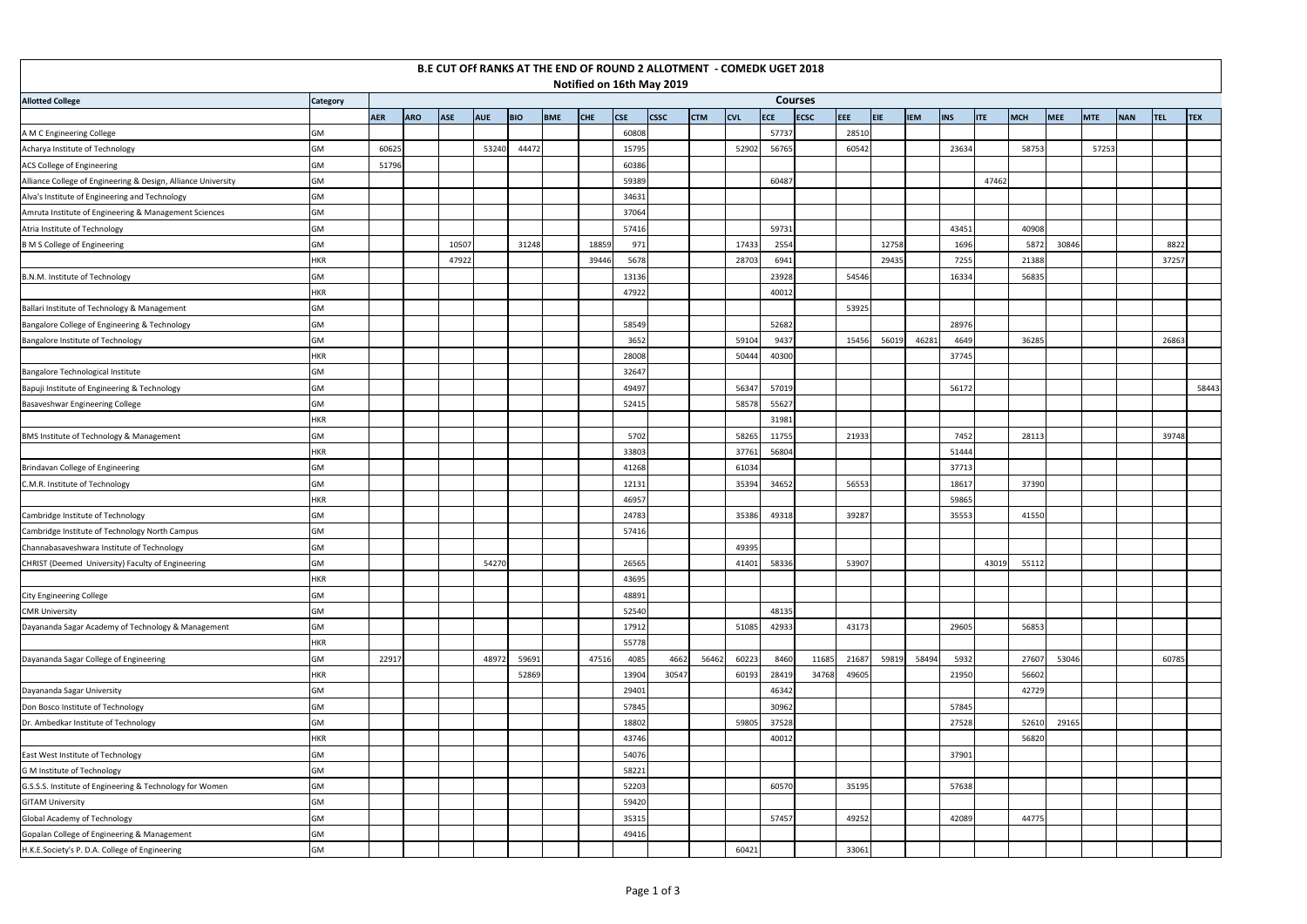|                                                            |                                             |            |            |            |            |            |            |            |            | B.E CUT OFf RANKS AT THE END OF ROUND 2 ALLOTMENT - COMEDK UGET 2018 |            |            |            |             |       |       |            |                          |       |            |            |            |            |            |  |
|------------------------------------------------------------|---------------------------------------------|------------|------------|------------|------------|------------|------------|------------|------------|----------------------------------------------------------------------|------------|------------|------------|-------------|-------|-------|------------|--------------------------|-------|------------|------------|------------|------------|------------|--|
|                                                            | Notified on 16th May 2019<br><b>Courses</b> |            |            |            |            |            |            |            |            |                                                                      |            |            |            |             |       |       |            |                          |       |            |            |            |            |            |  |
| <b>Allotted College</b>                                    | <b>Category</b>                             |            |            |            |            |            |            |            |            |                                                                      |            |            |            |             |       |       |            |                          |       |            |            |            |            |            |  |
|                                                            |                                             | <b>AER</b> | <b>ARO</b> | <b>ASE</b> | <b>AUE</b> | <b>BIO</b> | <b>BME</b> | <b>CHE</b> | <b>CSE</b> | <b>CSSC</b>                                                          | <b>CTM</b> | <b>CVL</b> | <b>ECF</b> | <b>ECSC</b> | EEE.  | EIE.  | <b>IEM</b> | <b>INS</b><br><b>ITE</b> | MCH   | <b>MEE</b> | <b>MTE</b> | <b>NAN</b> | <b>TEL</b> | <b>TEX</b> |  |
| J.S.S. Academy of Technical Education                      | GM                                          |            |            |            |            |            |            |            | 15291      |                                                                      |            | 59104      | 39665      |             |       |       |            | 19171                    | 53861 |            |            |            |            |            |  |
|                                                            | <b>HKR</b>                                  |            |            |            |            |            |            |            | 40955      |                                                                      |            |            |            |             |       |       |            |                          |       |            |            |            |            |            |  |
| J.S.S. Mahavidyapeetha JSS Science & Technology University | GM                                          |            |            |            |            | 24798      |            |            | 3844       |                                                                      | 53722      | 28941      | 6768       |             |       |       |            | 5840                     | 26560 |            |            |            |            |            |  |
|                                                            | HKR                                         |            |            |            |            |            |            |            | 11221      |                                                                      |            | 48469      | 15072      |             |       |       |            | 14341                    | 44439 |            |            |            |            |            |  |
| Jain College of Engineering                                | GM                                          |            |            |            |            |            |            |            | 56980      |                                                                      |            |            |            |             |       |       |            |                          |       |            |            |            |            |            |  |
| Jawaharlal Nehru National College of Engineering (J N N)   | GM                                          |            |            |            |            |            |            |            | 44777      |                                                                      |            | 53382      | 54734      |             | 54616 |       |            | 58659                    | 60731 |            |            |            |            |            |  |
|                                                            | <b>HKR</b>                                  |            |            |            |            |            |            |            |            |                                                                      |            |            |            |             |       |       |            |                          | 41288 |            |            |            |            |            |  |
| Jyothy Institute of Technology                             | GM                                          |            |            |            |            |            |            |            | 53358      |                                                                      |            |            | 37867      |             |       |       |            |                          |       |            |            |            |            |            |  |
| K N S Institute of Technology                              | GM                                          |            |            |            |            |            |            |            | 44127      |                                                                      |            |            |            |             |       |       |            |                          |       |            |            |            |            |            |  |
| K S Institute Of Technology                                | GM                                          |            |            |            |            |            |            |            | 50034      |                                                                      |            |            | 49379      |             |       |       |            |                          | 47464 |            |            |            |            |            |  |
| K.L.E Society's K.L.E Institute of Technology              | GM                                          |            |            |            |            |            |            |            | 55610      |                                                                      |            | 59869      | 54749      |             |       |       |            | 61172                    | 54885 |            |            |            |            |            |  |
|                                                            | HKR                                         |            |            |            |            |            |            |            | 42766      |                                                                      |            |            |            |             |       |       |            |                          |       |            |            |            |            |            |  |
| K.L.E Technological University                             | GM                                          |            | 38851      |            |            | 55928      |            |            | 15444      |                                                                      |            | 37258      | 21581      |             | 27860 |       |            |                          | 34221 |            |            |            |            |            |  |
|                                                            | <b>HKR</b>                                  |            |            |            |            |            |            |            | 28153      |                                                                      |            | 49564      | 38464      |             | 41327 |       |            |                          | 49719 |            |            |            |            |            |  |
| K.S. School of Engineering & Management                    | GM                                          |            |            |            |            |            |            |            | 50987      |                                                                      |            |            |            |             |       |       |            |                          |       |            |            |            |            |            |  |
| KLE DR. M.S. Sheshgiri College of Engineering & Technology | GM                                          |            |            |            |            |            | 33342      |            | 59418      |                                                                      |            | 58205      | 57639      |             |       |       |            |                          | 61255 |            |            |            |            |            |  |
| KLS Gogte Institute of Technology                          | GM                                          | 59963      |            |            |            |            |            |            | 33819      |                                                                      |            | 61340      | 56980      |             | 58609 |       |            | 51488                    | 59641 |            |            |            |            |            |  |
|                                                            | HKR                                         |            |            |            |            |            |            |            | 54790      |                                                                      |            | 57917      |            |             |       |       |            |                          |       |            |            |            |            |            |  |
| KLS's Vishwanathrao Deshpande Institute of Technology      | GM                                          |            |            |            |            |            |            |            | 59418      |                                                                      |            |            |            |             |       |       |            |                          |       |            |            |            |            |            |  |
| M S Ramaiah Institute of Technology                        | GM                                          |            |            |            |            | 26258      |            | 20309      | 1131       |                                                                      |            | 14569      | 2758       |             | 4124  | 11467 | 20913      | 1700                     | 7616  | 30424      |            |            | 10119      |            |  |
|                                                            | <b>HKR</b>                                  |            |            |            |            | 51883      |            |            | 8046       |                                                                      |            | 35236      | 10979      |             | 30149 | 41383 | 50775      | 9316                     | 32713 | 44666      |            |            | 31578      |            |  |
| M.S. Engineering College                                   | GM                                          |            |            |            |            |            |            |            | 35764      |                                                                      |            |            |            |             |       |       |            |                          | 26086 |            |            |            |            |            |  |
| Maharaja Institute of Technology                           | GM                                          |            |            |            |            |            |            |            | 61418      |                                                                      |            | 54812      | 48021      |             |       |       |            |                          | 50283 |            |            |            |            |            |  |
| Malnad College of Engineering                              | GM                                          |            |            |            |            |            |            |            |            |                                                                      |            |            |            |             |       |       |            | 59985                    |       |            |            |            |            |            |  |
| Mangalore Institute of Technology and Engineering          | GM                                          | 54726      |            |            |            |            |            |            | 61312      |                                                                      |            |            |            |             |       |       |            |                          |       |            |            |            |            |            |  |
| Mysore College of Engineering and Managment                | GM                                          |            |            |            |            |            |            |            | 13161      |                                                                      |            |            |            |             |       |       |            | 27108                    |       |            |            |            |            |            |  |
| Nagarjuna College of Engineering & Technology              | <b>GM</b>                                   |            |            |            |            |            |            |            | 50492      |                                                                      |            |            |            |             |       |       |            |                          |       |            |            |            |            |            |  |
| Nitte Meenakshi Institute of Technology                    | GM                                          | 39558      |            |            |            |            |            |            | 7968       |                                                                      |            | 60270      | 16558      |             | 36019 |       |            | 11672                    | 59454 |            |            |            |            |            |  |
|                                                            | <b>HKR</b>                                  |            |            |            |            |            |            |            | 40755      |                                                                      |            |            | 55795      |             |       |       |            | 56432                    |       |            |            |            |            |            |  |
| NMAM Institute of Technology                               | GM                                          |            |            |            |            | 32172      |            |            | 25803      |                                                                      |            | 51199      | 56311      |             | 51095 |       |            | 52212                    | 58258 |            |            |            |            |            |  |
| P E S Institute of Technology & Management                 | GM                                          |            |            |            |            |            |            |            | 45186      |                                                                      |            |            | 9464       |             |       |       |            |                          |       |            |            |            |            |            |  |
| P. E. S. College of Engineering                            | GM                                          |            |            |            |            |            |            |            | 56816      |                                                                      |            | 57300      | 55688      |             | 52160 |       |            | 57069                    |       |            |            |            |            |            |  |
| <b>Presidency University</b>                               | GM                                          |            |            |            |            |            |            |            | 58882      |                                                                      |            |            | 47801      |             |       |       |            | 46120                    | 48770 |            |            |            |            |            |  |
| R.V. College of Engineering                                | GM                                          |            |            | 6347       |            | 20871      |            | 9805       | 417        |                                                                      |            | 10952      | 1271       |             | 2704  | 5255  | 11908      | 585                      | 3177  |            |            |            | 5127       |            |  |
|                                                            | <b>HKR</b>                                  |            |            | 22026      |            | 58980      |            |            | 2529       |                                                                      |            | 37761      | 4105       |             | 13126 | 17117 | 31260      | 4255                     | 9146  |            |            |            | 7594       |            |  |
| Raja Rajeswari College of Engineering                      | GM                                          |            |            |            |            |            |            |            | 44006      |                                                                      |            |            |            |             |       |       |            |                          |       |            |            |            |            |            |  |
| Rajiv Gandhi Institute of Technology                       | GM                                          |            |            |            |            |            |            |            | 54531      |                                                                      |            |            | 37528      |             |       |       |            |                          |       |            |            |            |            |            |  |
| Ramaiah University of Applied Sciences                     | GM                                          |            |            |            |            |            |            |            |            |                                                                      |            |            |            |             | 36996 |       |            |                          | 55656 |            |            |            |            |            |  |
| Reva University                                            | GM                                          |            |            |            |            |            |            |            |            |                                                                      |            | 51369      | 40453      |             | 53887 |       |            |                          | 57148 |            |            |            |            |            |  |
|                                                            | <b>HKR</b>                                  |            |            |            |            |            |            |            |            |                                                                      |            | 51886      | 45493      |             |       |       |            |                          | 37160 |            |            |            |            |            |  |
| RNS Institute of Technology                                | GM                                          |            |            |            |            |            |            |            | 7345       |                                                                      |            | 60223      | 17124      |             | 48803 | 43818 |            | 11600                    | 59555 |            |            |            |            |            |  |
|                                                            | <b>HKR</b>                                  |            |            |            |            |            |            |            | 36005      |                                                                      |            |            | 54454      |             |       |       |            | 38551                    |       |            |            |            |            |            |  |
| S J B Institute of Technology                              | GM                                          |            |            |            |            |            |            |            | 21443      |                                                                      |            |            | 54179      |             | 49163 |       |            | 27009                    | 31502 |            |            |            |            |            |  |
| S.E.A. College of Engineering & Technology                 | GM                                          |            |            |            |            |            |            |            | 23080      |                                                                      |            |            |            |             |       |       |            |                          |       |            |            |            |            |            |  |
| Sahyadri College of Engineering & Management               | GM                                          |            |            |            |            |            |            |            | 50410      |                                                                      |            |            |            |             |       |       |            |                          |       |            |            |            |            |            |  |
| Sai Vidya Institute of Technology                          | GM                                          |            |            |            |            |            |            |            | 37374      |                                                                      |            |            | 36995      |             |       |       |            | 54571                    |       |            |            |            |            |            |  |